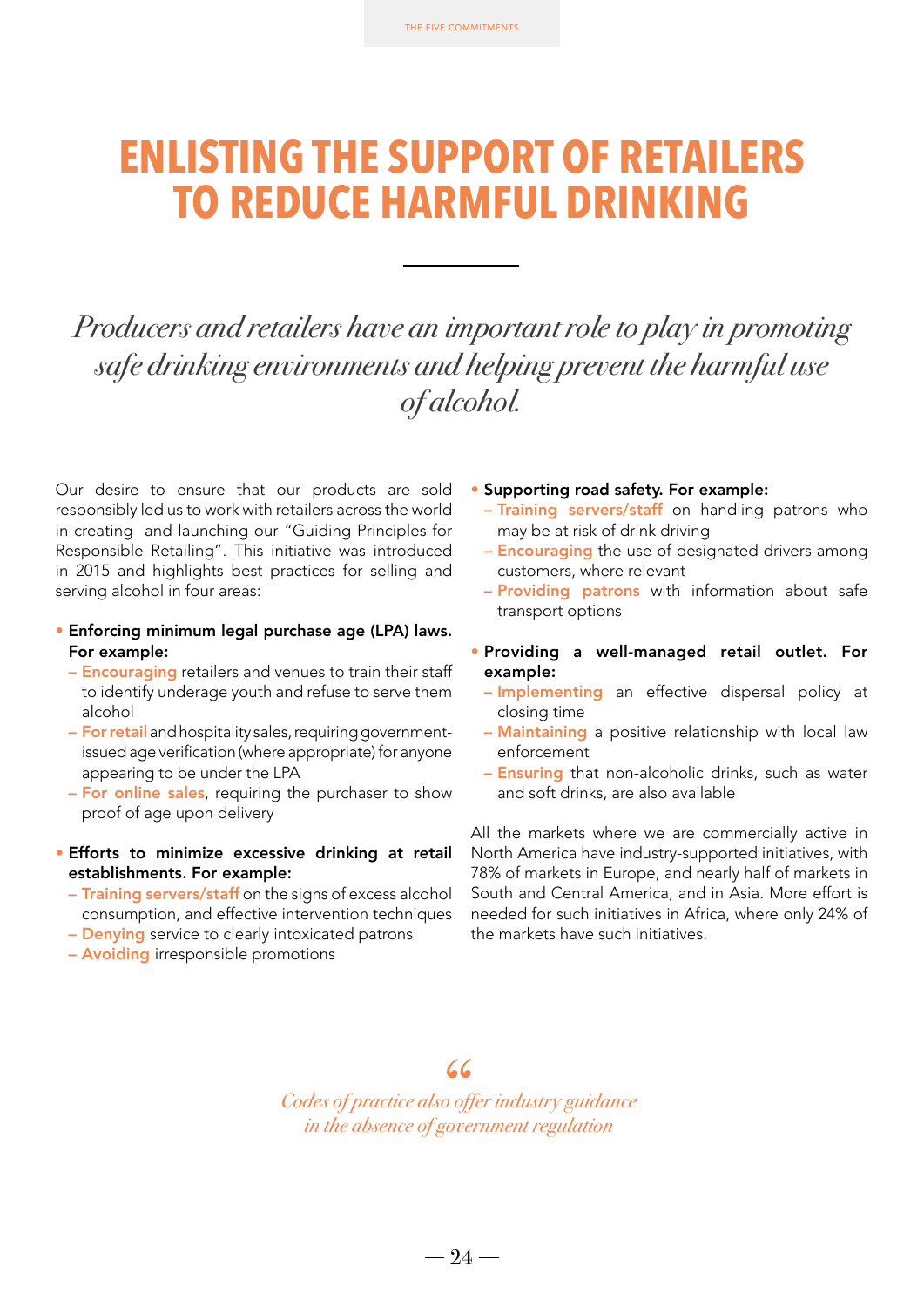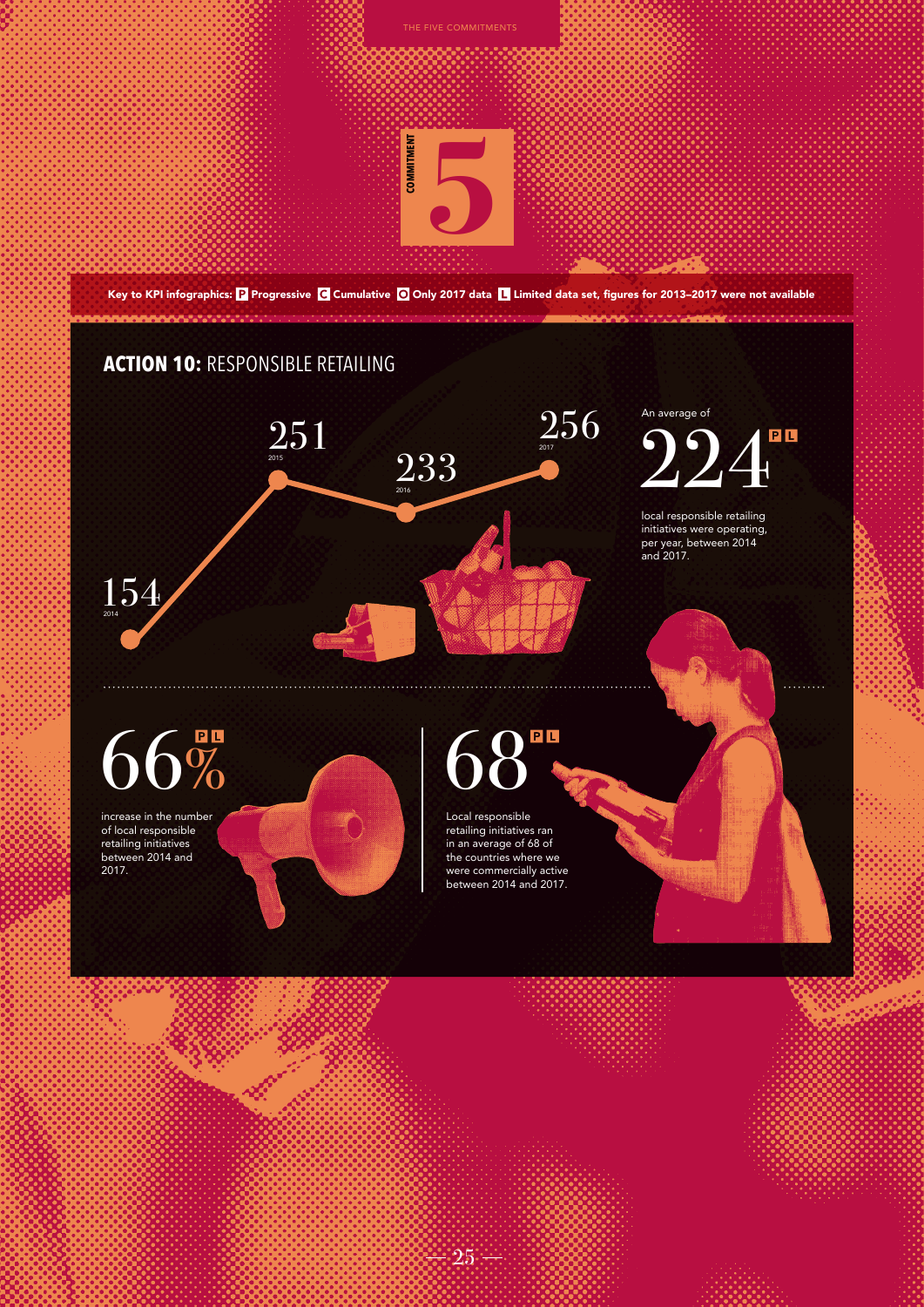# **COMMITMENT 5 IN ACTION**

These case studies were chosen from our regional and national programs to showcase a diverse set of actions, priorities, geographies, and challenges. They reflect the many ways we work around the world, and represent programs implemented by individual companies as well as through partnerships.

#### **SETTING STANDARDS:** AGAINST MINORS BUYING ALCOHOL IN MEXICO



AB InBev and HEINEKEN have worked with two major retailers to improve their beverage alcohol sales procedures to help prevent underage youths from buying and consuming alcohol.

First, they used test-purchasing operations to calculate the percentage of stores selling alcohol to minors. The chain stores then updated the cash register software in approximately 1,200 of their stores in multiple cities including Zacatecas, to display a pop-up message reminding staff to ask for ID whenever they sold alcohol and that selling alcohol to minors is a crime. They also created a communications campaign to reinforce the message, and both chains introduced penalties for the owners of stores that sold alcohol to minors.

From May 2016 to December 2017, alcohol sales to underage youths fell by 43% in Zacatecas. The program was introduced to five other Mexican cities in 2017 and will be expanded further in the future.

#### **PARTNERSHIP:** LATVIA: "WOULD YOU SELL ALCOHOL TO YOUR CHILD?"

The Latvian Alcohol Industry Association (LANA) – whose members include Pernod Ricard – launched awareness campaigns and test-purchasing operations using underage volunteers in 2016 and 2017. LANA partnered with the Association of Hotels and Restaurants of Latvia (AHRL), Latvian Traders Association, the Latvian Food Retailers' Association (LPTA), and the Latvian Medical Association, to carry out more than 40 engagements with retailers.

The initiative asked sales staff to imagine what the consequences would be of selling alcohol to their own child and reminded them to ask for ID; one participant commented that it was "great as it emotionally reminds me how important it is for us to make sure that the buyer is of age".

In 2017, approximately 1,250 retail cash registers displayed the campaign materials, and around 400 hotels, cafes, and restaurants joined the initiative. The campaign was featured on TV, radio, and the internet, potentially reaching approximately 2 million people. After the campaign, 90% of boys and just over 65% of girls were stopped from buying alcohol without showing ID.